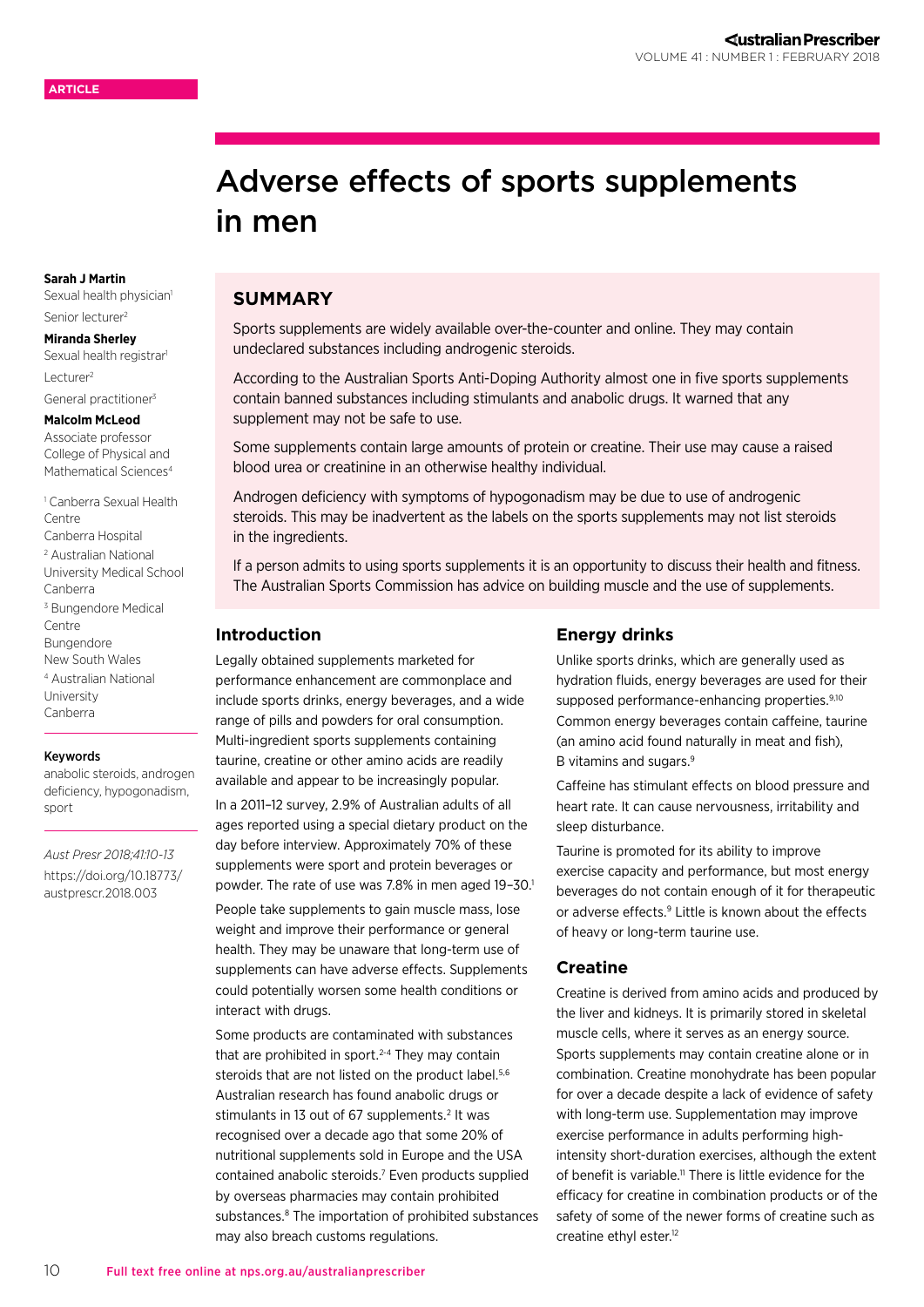# **Steroids**

Some sports supplements also contain endocrine disruptors including anabolic drugs, or androgenic steroids.5,6,13 When these synthetic drugs have been developed to evade regulatory control, they are referred to as 'designer steroids'.<sup>6</sup> In many cases these synthetic steroids have never been evaluated by regulatory bodies for purity, clinical efficacy or toxicity, so there are additional risks.<sup>6</sup> Designer steroids are often heavily marketed as prohormones, natural steroids and testosterone boosters on websites that promote supplement use for muscle bulk and strength.<sup>6</sup> The use of sports supplements containing steroids is a growing public health concern with evidence of increasing use among young gym attendees and men over 40 years old.<sup>14,15</sup>

# **Androgen deficiency and supplement cycling**

Sports supplement users may engage in supplement cycles, with periods of intensive use followed by washout periods. If one or more products contain anabolic drugs, the exogenous androgens may promote muscle bulk, but will also suppress testicular testosterone production and exert negative feedback on the release of gonadotropins from the pituitary gland.14,16 Excess circulating testosterone is converted into oestradiol, providing further negative feedback to the pituitary. High concentrations of oestrogen may lead to oestrogenic adverse effects including gynaecomastia.14

At the end of a supplement cycle, the body's own testosterone concentrations may be very low. Symptomatic individuals may then use post-cycle drugs such as aromatase inhibitors, to slow the conversion of endogenous androgens to oestrogen, or selective oestrogen receptor modulators such as clomiphene and tamoxifen, to reduce the effects of circulating oestrogen.16 While these are prescription drugs in Australia, they are readily purchased online and may also be found in some supplements. There is little evidence that these approaches increase endogenous testosterone after supplement use.16

# **Clinical suspicions**

Some clinical presentations should prompt questioning about the use of energy beverages and sports supplements. Agitation, palpitations and insomnia, possibly in conjunction with high blood pressure, may be related to over-consumption of caffeine or energy beverages.<sup>9</sup>

Post-pubertal patients whose sports supplements contain androgenic steroids may present with features of androgen deficiency due to suppression of the

hypothalamic-pituitary axis (see Fig.). Symptoms can be non-specific, such as lethargy, fatigue, low mood, irritability and poor concentration. More specific problems include male pattern hair loss, acne, liver injury, increased cardiovascular risk, osteopenia or osteoporosis, reduced muscle mass and strength, increased fat mass and gynaecomastia.<sup>17</sup> There may be reduced sexual and reproductive function, with low libido and erectile dysfunction.14,18 Infertility may also occur.19 Other causes of hypogonadism must also be considered when making the diagnosis.

Some patients may present requesting prescriptions for drugs such as selective oestrogen receptor modulators and aromatase inhibitors.16 Consider whether this may be for the mitigation of adverse effects of androgen or anabolic steroidinduced hypogonadism.

Many users of high-protein sports supplements will be asymptomatic. However, renal function tests, done as part of an assessment for other clinical conditions, may find an incidental raised blood urea or creatinine. This should trigger an enquiry about supplement use. Supplements containing high quantities of protein may cause increased blood urea.20 Those containing creatine may lead to increased creatinine concentrations.



# *Fig.* **Androgenic adverse effects in men**

11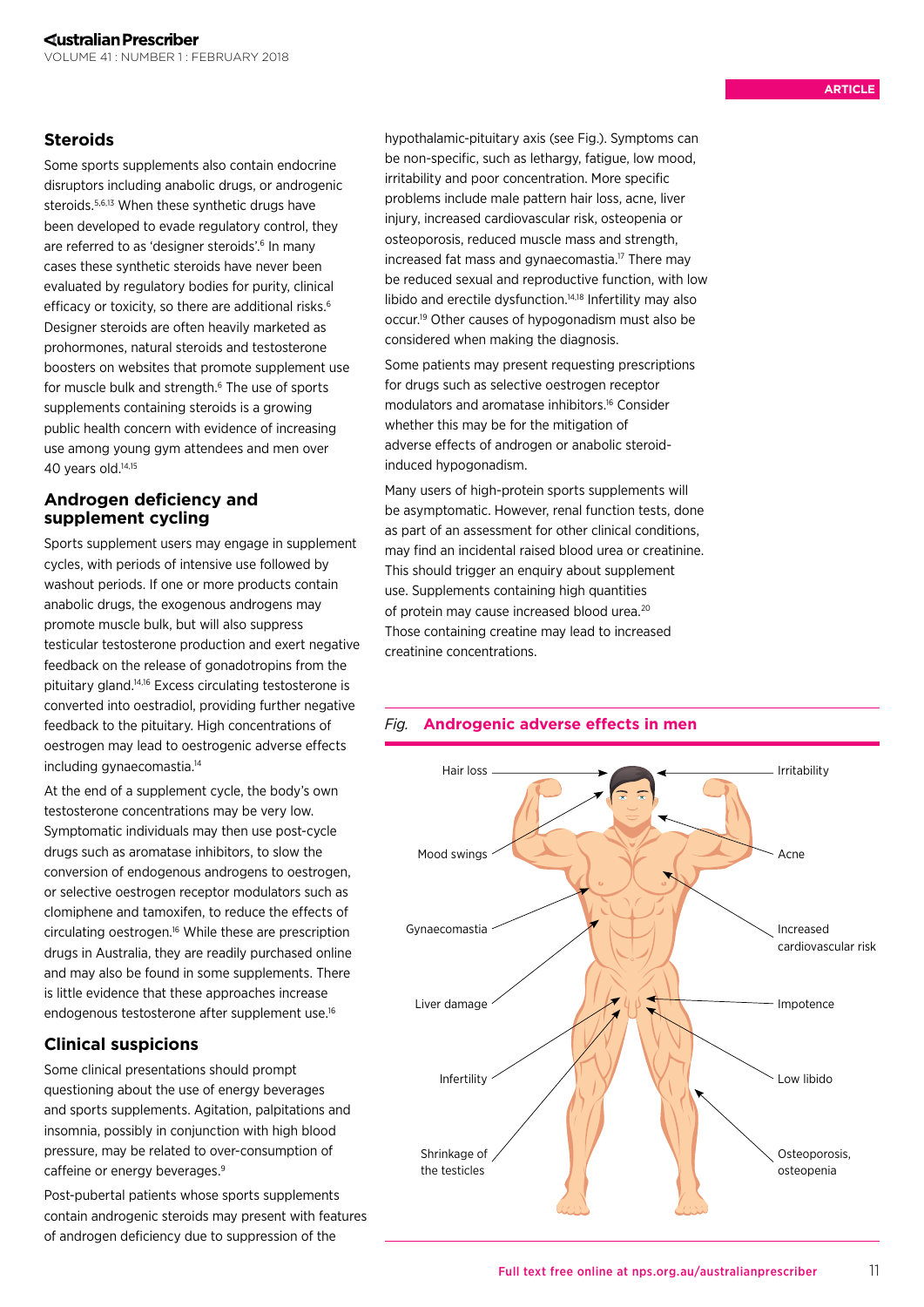#### Adverse effects of sports supplements in men

Obtaining a full history of supplement use can be complex. Multiple products are available online and may no longer be available for retrospective review of their contents. Even when details are available, the anabolic steroid content is unlikely to be listed.5 Patients who are willing to provide a comprehensive history of their supplement use may deny taking androgens, but this does not exclude inadvertent oral ingestion.

#### *Examination*

The examination of a patient suspected of supplement use should include blood pressure, height, weight, body mass index and, if obese, waist circumference. Assess facial, head and body hair distribution for deviation from the normal male pattern. Check for gynaecomastia. Scrotal examination is essential and testicular volume should be assessed, preferably with an orchidometer (normal range 15–35 mL in men aged 21–35 years).19

Consider other explanations for any abnormal findings. For example, if there is a history of headache or changes in vision in the presence of hormonal changes, check the visual fields. Headache with a visual field defect should prompt further investigation for a pituitary mass.

#### *Investigation*

When an androgen deficiency is suspected the initial hormonal assessment should include serum testosterone. If the result is low the test should be repeated at least once and gonadotropins should be measured.21 Serum testosterone is most accurately measured between 8 am and 10 am as concentrations may be lower later in the day (adjust timing for shift workers to shortly after waking).

In addition to sex hormone assays, a full blood count, liver and kidney function tests, and thyroid stimulating hormone may be considered as part of baseline assessment.

Secondary testicular failure (hypogonadotropic hypogonadism) due to sports supplement use is a diagnosis of exclusion and referral to an endocrinologist may be needed. Measure serum prolactin to help exclude prolactinoma or macroadenoma with pituitary stalk compression. Iron studies may exclude thalassemia and hemochromatosis. Imaging of the pituitary is indicated when there is suspicion of pituitary or hypothalamic disease.

#### **Management**

To the patient, problems resulting from sports supplements can be counterintuitive if the motivation for use is to 'get fit' and 'bulk up'. Guidance may be sought online, from blogs, peers or personal trainers rather than consultation with a GP, sports physician or nutritionist. Additionally, sports supplements are costly so are often a significant personal financial investment alongside gym equipment, gym membership and time spent working out.

Establish the patient's aims in taking supplements before reviewing and renegotiating use to reduce the risk of harm. Discussion of sleep patterns and sleep hygiene measures may be helpful for patients reliant on energy drinks. For oral protein supplement users, take a dietary history and encourage adequate but not excessive protein intake through food rather than supplements.

The Australian Sports Commission provides online advice on building muscle, protein and sports supplements.<sup>22-24</sup> Consider referral to a specialist in sports medicine or a nutritionist to optimise training and diet.

For supplement users with androgen deficiency, care can be more complex, especially when a patient is reluctant to cease use for fear of losing muscle bulk, strength and endurance. Discuss the impact on fertility as well as sexual function. Encourage them to stop the supplements and repeat hormone studies in three months to demonstrate improvement in endogenous hormones. If the patient agrees to stop using supplements, and hormone studies do not normalise over six to nine months, endocrinology referral is indicated.

## **Conclusion**

Sports supplements are ubiquitous. Their ingredients may be obscure and reasons for their use can be complex. A history of use should be sought in patients presenting with concerns about agitation, sleep, libido and sexual function, as well as infertility.

The advice of the Australian Sports Anti-Doping Authority to competitive athletes in relation to sports supplements generalises well to the broader population. Think about whether supplements are safe, effective or necessary. Similar improvements in fitness may be gained through changes in nutrition, training or sleep programs.  $\triangleleft$ 

*Conflict of interest: none declared*